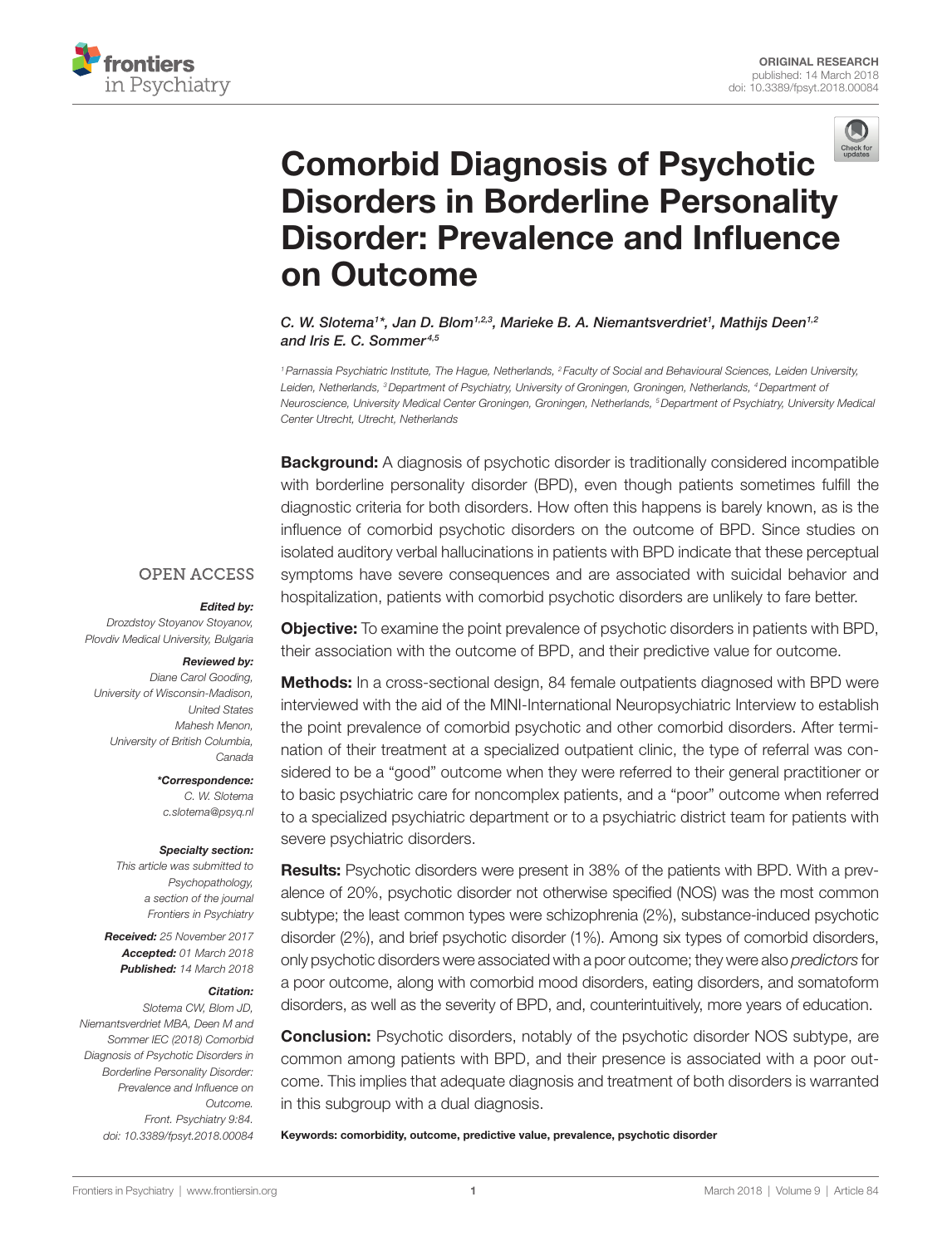# INTRODUCTION

Borderline personality disorder (BPD) is conceptualized as a combination of affective dysregulation, impulsive/behavioral dyscontrol, disturbed interpersonal relatedness, and cognitiveperceptual symptoms ([1](#page-5-0)[–3\)](#page-5-1). Symptoms of the latter include suspiciousness, ideas of reference, paranoid ideation, illusions, derealization, depersonalization, and hallucination-like symptoms. One of the criteria for BPD is that "transient, stress-related paranoid ideation may be present" ([4](#page-5-2)). Moreover, psychotic features among patients with BPD are "by definition considered as mild and transient and hallucination-like in nature." BPD is often accompanied by dissociation, intense episodes of anger, and suicidal ideation and behavior, resulting in functional impairment and increased health care utilization [\(2,](#page-5-3) [3,](#page-5-1) [5](#page-5-4)). Clinical studies indicate that BPD can also be accompanied by comorbid disorders such as mood and anxiety disorders, substance abuse disorders, and eating disorders ([6](#page-5-5)[–8\)](#page-5-6). However, few data are available on the prevalence of psychotic disorders in patients with BPD. This is at least partly due to the fact that classifications such as the *Diagnostic and Statistical Manual of Mental Disorders* [DSM-5 ([4](#page-5-2))] and the *International Classification of Diseases and Related Health Problems* [ICD-10 [\(9\)](#page-5-7)] stipulate that the presence of a major psychotic disorder precludes BPD as a diagnosis [\(10\)](#page-6-0). This is unfortunate, as these disorders are characterized by different sets of symptoms and, moreover, hallucinations are experienced by 26–54% of patients diagnosed with BPD [\(11](#page-6-1)[–14](#page-6-2)) and delusions by 17–29% [\(12](#page-6-3), [13,](#page-6-4) [15\)](#page-6-5). The additional burden caused by such psychotic symptoms is often substantial, as is demonstrated, for example, by increased levels of distress, more frequent suicide plans and attempts, and substantially higher needs for hospitalization in patients with BPD who also suffer from auditory verbal hallucinations [\(16\)](#page-6-6).

Because so little is known about the co-occurrence of psychotic disorders and BPD, it is also unknown to what extent they determine the long-term outcome of BPD, which in itself can vary substantially, allowing patients to either live meaningful and fairly stable lives (whether or not with a partner, children, and a paid job) or end up in a secluded nursing ward with highly specialized care for the remainder of their lives. The long-term outcome of BPD has been investigated in two large-scale prospective cohort studies, i.e., the *Collaborative Longitudinal Personality Disorders Study* [\(17\)](#page-6-7) and the *McLean Study of Adult Development* ([18\)](#page-6-8). In these studies, remission rates ranged from 30 to 50% by the second year of follow-up, to up to 80% by the tenth year, with the mean number of symptoms decreasing steadily over time. Despite these encouraging results, some 20% of the patients under study failed to recover substantially within 10 years. What distinguishes the latter patients from those who did recover is not fully known, even though many variables were found to affect the symptomatic outcome of BPD, including sociodemographic factors, severity of symptoms, personality traits, comorbid posttraumatic stress disorder (PTSD), and comorbid substance abuse disorders, whereas the co-occurrence of mood disorders, anxiety disorders, and eating disorders did not negatively affect outcome ([19–](#page-6-9)[21\)](#page-6-10). However, since comorbid psychotic disorders, such as schizophrenia, were an exclusion criterium in the above-mentioned

studies, their influence on the long-term outcome of BPD was not assessed.

As insight into the predictive factors for the outcome of BPD is urgently needed to allow for optimization of treatment and prevention of chronic hospitalization, the present study was designed to answer the following questions:

- 1. What is the point prevalence of comorbid psychotic disorders in patients diagnosed with BPD?
- 2. Is the long-term outcome of BPD associated with the presence of comorbid psychotic disorders?
- 3. Can individual disorders or conditions be identified that predict outcome in patients with BPD?

# MATERIALS AND METHODS

## **Participants**

Patients with BPD, diagnosed in accordance with the criteria issued by the DSM-IV-TR [\(1\)](#page-5-0) between May 2012 and March 2015, were recruited at the Department of Personality Disorders (an outpatient clinic specialized in the treatment of personality disorders) at Parnassia Psychiatric Institute, The Hague. Data collection for this study was part of a treatment protocol described in Niemantsverdriet et al. ([14\)](#page-6-2). All patients referred to the clinic were help seeking. The majority of patients were referred by their primary clinician and the remainder by other departments of Parnassia Psychiatric Institute. Criteria for inclusion were (i) a diagnosis of BPD as established with the aid of the Structural Clinical Interview for Axis II Personality Disorders [\(22](#page-6-11)), (ii) age ≥18 years, and (iii) written, informed consent. The study was approved by Parnassia's Institutional Review Board (registration number 6237) in accordance with the Declaration of Helsinki.

## Instruments and Procedure

For this cross-sectional study, the presence of psychotic disorders and other comorbid disorders was assessed with the aid of the MINI-International Neuropsychiatric Interview [MINI PLUS [\(23](#page-6-12))]. Thus, the presence of seven groups of disorders *at that moment* was explored, comprising mood disorders (i.e., depressive disorder, bipolar disorder), anxiety disorders (i.e., panic disorder, agoraphobia, social phobia, obsessive-compulsive disorder, and general anxiety disorder), substance abuse disorders (i.e., alcohol dependence, alcohol abuse, substance (non-alcohol) abuse, and substance dependence), PTSD, eating disorders (i.e., anorexia nervosa and bulimia nervosa), somatoform disorders (i.e., hypochondriasis, body dysmorphic disorder, and pain disorder), and psychotic disorders (i.e., schizophrenia, schizoaffective disorder, schizophreniform disorder, brief psychotic disorder, delusional disorder, psychotic disorder due to a general medical condition, substance-induced psychotic disorder, psychotic disorder not otherwise specified (NOS), major depressive disorder with psychotic features, and bipolar I disorder with psychotic features). Thus, we defined psychotic disorders as disorders listed in the DSM-5 under the heading of Schizophrenia Spectrum and Other Psychotic Disorders, plus three diagnostic categories that were included in the MINI PLUS, i.e., psychotic disorders due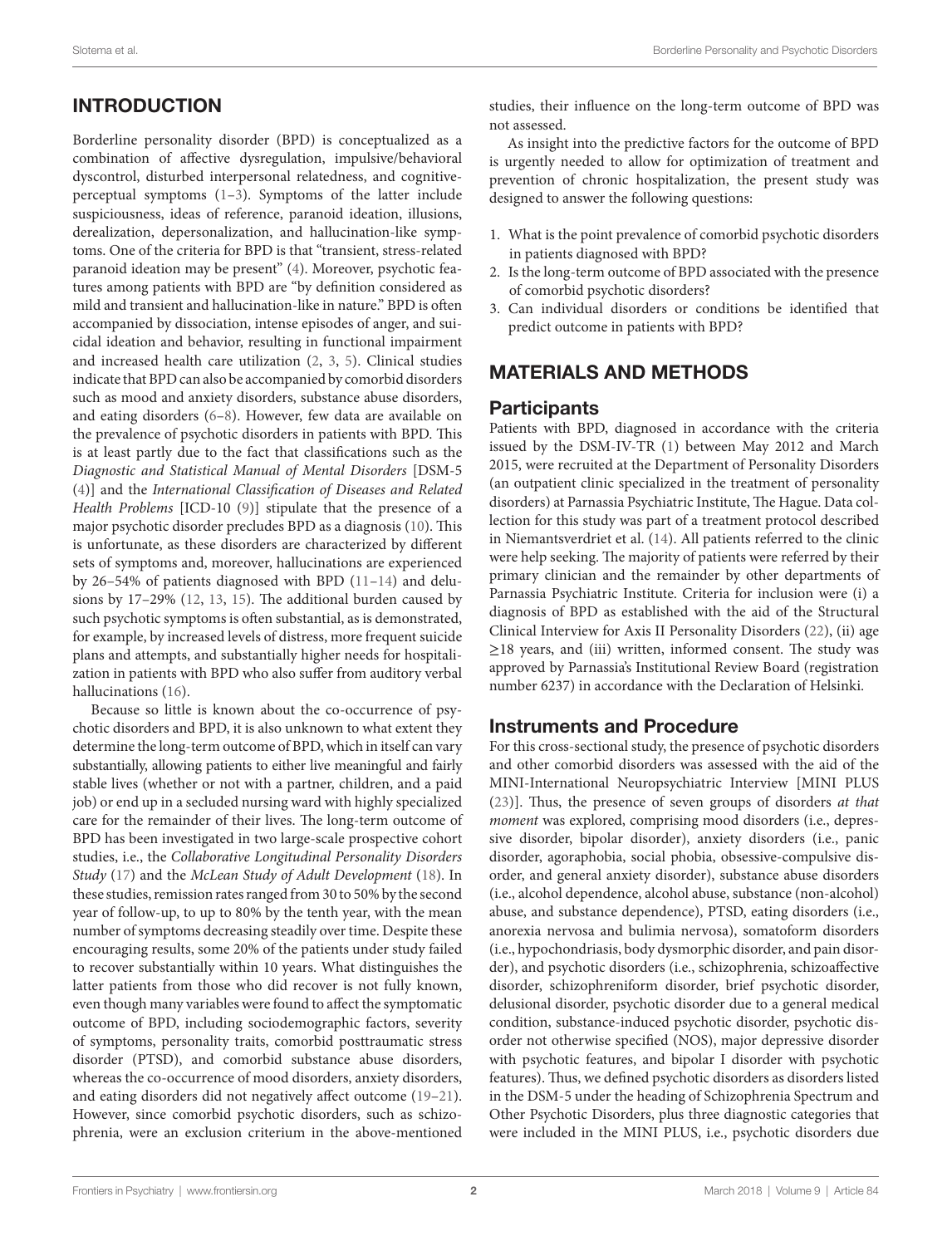to a medical condition, mood disorders with psychotic features, and substance abuse disorders with psychotic features. Kappa coefficient, sensitivity, and specificity were good or very good for all diagnoses (i.e., kappa coefficients varied from 0.76 to 0.93), with the exception of those for generalized anxiety disorder  $(kappa = 0.36)$ , agoraphobia (sensitivity = 0.59), and bulimia nervosa (kappa =  $0.53$  ([23\)](#page-6-12)). Inter-rater and test-retest reliability were good.

Interviewers were two psychologists, two residents of psychology, and one resident of psychiatry who had been trained in conducting the MINI PLUS. They participated in monthly meetings to safeguard the inter-rater reliability during the inclusion phase.

At the outpatient clinic, patients generally remained under treatment as long as specialized psychiatric care was expected to enable further improvement of their BPD symptoms. When this could no longer be reasonably expected, each patient was offered four options for further care, comprising (i) referral to their general practitioner when psychiatric care was no longer necessary, (ii) referral to basic psychiatric care for noncomplex patients when they were expected to need ≤800 min of care per year, and crisis management was no longer necessary, (iii) referral to another specialized psychiatric department when treatment of a comorbid disorder was necessary, and (iv) referral to a psychiatric district team for patients with severe psychiatric disorders when the estimated duration of further treatment was ≥2 years, problems in psychosocial functioning were present, and adjuvant social care was needed. For the present study, outcomes (i) and (ii) were defined as "good" and outcomes (iii) and (iv) as "poor." After termination of care at the outpatient clinic, the type of follow-up treatment for each individual patient could be retrieved from their electronic medical records.

#### Statistical Analyses

Data analysis was performed with SPSS version 23 and R version 3.3.2. Demographic differences between the two groups were analyzed with Chi<sup>2</sup> tests, *t*-tests for independent samples, and the Mann–Whitney *U*-test, as the duration of treatment was not normally distributed. Differences in outcome between the groups (i.e., good versus poor outcome) in relation to comorbid disorders were analyzed with Chi2 tests and odds ratios (OR). The Benjamini–Hochberg correction was used to correct for multiple testing [\(24\)](#page-6-13). To search for predictive factors for good and poor outcome, a logistic regression analysis was performed. As the number of patients was relatively small, we applied elastic net regularization ([25\)](#page-6-14) using the glmnet package [\(26](#page-6-15)) within R ([27\)](#page-6-16). After exclusion of all cases with missing data, the dataset was changed into a dataset with all predictors, and a vector Y with the outcome variables. A regression analysis was conducted by penalizing regression coefficients to 0, i.e., by decreasing the variance of the predictors toward 0. Whenever a variable had regression coefficient 0, it was erased from the regression model. Two-dimensional cross-validation was used to explore which combination of penalization degree and mixture led to the smallest prediction error ([28\)](#page-6-17) applying the one-standard-error rule ([29\)](#page-6-18). The dependent value was outcome (i.e., good versus poor), whereas independent values were age, total years of education, total number of BPD criteria, and comorbid disorders.

## RESULTS

#### **Descriptives**

Included were 84 female patients (and no male patients) with BPD; their demographic data are presented in **[Table 1](#page-2-0)**. The treatment of all patients consisted of psychodynamic psychotherapy, cognitive-behavioral therapy, schema-focused therapy or dialectical behavior therapy, and supporting sessions, either individually or in a group. The choice of treatment depended on the patient's capacity to participate within a group setting, their introspective ability, and the education of the therapist.

In addition, many of the patients received medication, with half of those with a comorbid psychotic disorders using antipsychotics. Treatment duration ranged from 10 to 192 months, with 89% of the patients being under treatment for ≥24 months.

## **Comorbidity**

The point prevalence of comorbid disorders was 17–70%, with anxiety disorders being the most prevalent ones and eating disorders the least prevalent ones (**[Table 2](#page-2-1)**). Psychotic disorders were

<span id="page-2-0"></span>**TABLE 1** | Demographic data of patients with borderline personality disorder (BPD) with a good and bad long-term outcome.

| Demographic variables                                         | Good<br>outcome<br>$(n = 40)$ | Poor<br>outcome<br>$(n = 44)$ | <b>Analysis</b> | <i>p</i> -Value |
|---------------------------------------------------------------|-------------------------------|-------------------------------|-----------------|-----------------|
| Age in years (mean, SD)                                       | 36 (11.5)                     | 38.5(12)                      | $t = 0.985$     | 0.33            |
| Years of education (mean, SD)                                 | 11.1(2.4)                     | 12.2 (2.4)                    | $t = 1.924$     | 0.058           |
| Duration of treatment in<br>months (median)                   | 65                            | 70                            | <b>MWUT</b>     | 0.38            |
| Number of BPD criteria<br>(mean, SD)                          | 6.4(1.4)                      | 6.7(1.4)                      | $t = 1.073$     | 0.29            |
| <b>Medication</b>                                             |                               |                               |                 |                 |
| Antipsychotics (%, number)                                    | 34% (13)                      | 41% (18)                      | FFT             | 0.50            |
| Antidepressants (%, number)                                   | 38% (15)                      | 55% (23)                      | <b>FET</b>      | 0.19            |
| Mood stabilizers (%, number)                                  | $8\%$ (3)                     | $5\%$ (2)                     | FFT             | 0.66            |
| Benzodiazepines (%, number)                                   | $24\%$ (9)                    | $31\%$ (13)                   | FFT             | 0.62            |
| Total number of<br>psychopharmacological agents<br>(mean, SD) | 1.1(1.1)                      | 1.4(1.1)                      | $t = 1.291$     | 0.20            |

*FET, Fisher's Exact test; MWUT, Mann–Whitney U-test.*

<span id="page-2-1"></span>TABLE 2 | Frequency of comorbid disorders present in at least one patient with borderline personality disorder (total group  $= 84$  patients).

| <b>Comorbid disorder</b>                   | % (number) |
|--------------------------------------------|------------|
| Mood disorder                              | 54 (45)    |
| Anxiety disorder                           | 70 (59)    |
| Posttraumatic stress disorder              | 41 (34)    |
| Substance abuse disorder                   | 32(27)     |
| Eating disorder                            | 17 (14)    |
| Somatoform disorder                        | 36 (30)    |
| Psychotic disorders                        | 38 (31)    |
| Mood disorder with psychotic features      | 6(5)       |
| Schizophrenia                              | 2(2)       |
| Schizoaffective disorder                   | 4(3)       |
| Brief psychotic disorder                   | 1(1)       |
| Substance-induced psychotic disorder       | 2(2)       |
| Psychotic disorder not otherwise specified | 20(17)     |
| Bipolar I disorder with psychotic features | 1 (1)      |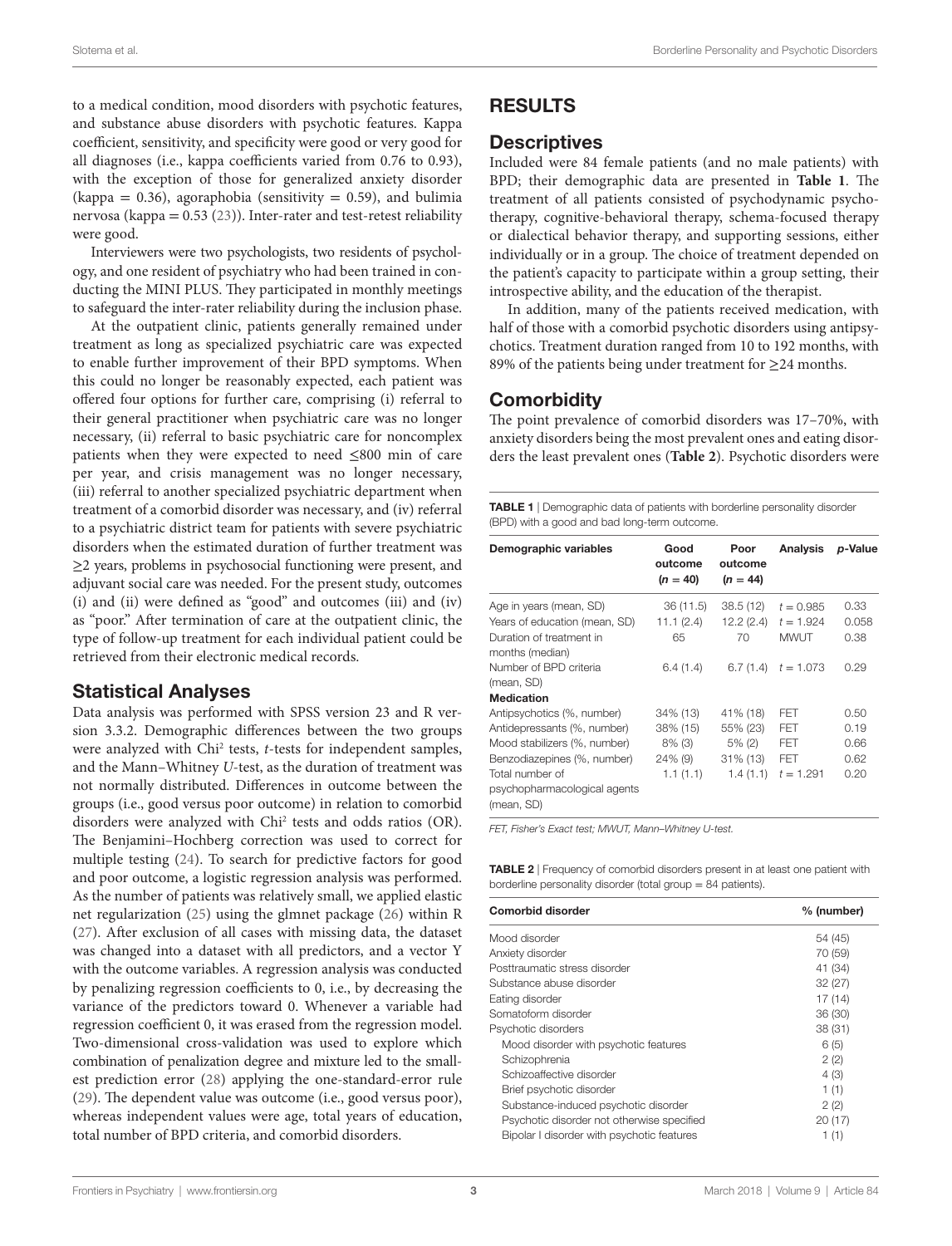<span id="page-3-0"></span>

|  | TABLE 3   Associations between outcome and comorbid disorders in at least one patient with borderline personality disorder (total group = 84 patients). |
|--|---------------------------------------------------------------------------------------------------------------------------------------------------------|
|--|---------------------------------------------------------------------------------------------------------------------------------------------------------|

| Disorder, % (number)                          | Good outcome $(n = 40)$ | Poor outcome $(n = 44)$ | p-Value | Odds ratios | 95% CI          |
|-----------------------------------------------|-------------------------|-------------------------|---------|-------------|-----------------|
| Mood disorder                                 | 48% (19)                | 59% (26)                | 0.38    | 1.6         | 0.673-3.787     |
| Anxiety disorder                              | 65% (26)                | 75% (33)                | 0.35    | 1.6         | $0.630 - 4.145$ |
| Posttraumatic stress disorder                 | 35% (14)                | 46% (20)                | 0.38    | 1.5         | $0.642 - 3.731$ |
| Substance abuse                               | 28% (11)                | 36% (16)                | 0.48    | 1.5         | 0.596-3.806     |
| Eating disorder                               | 13% (5)                 | $21\%$ (9)              | 0.39    | 1.8         | 0.548-5.913     |
| Somatoform disorder                           | $30\%$ (12)             | 41% (18)                | 0.36    | 1.6         | 0.654-3.992     |
| Psychotic disorders                           | 25% (10)                | 50% (21)                | 0.024   | 3.0         | 1.175-7.657     |
| Mood disorder with psychotic features         | $3\%$ (1)               | $9\%$ (4)               | 0.36    | 3.9         | 0.417-36.461    |
| Schizophrenia                                 | 0                       | 5% (2)                  | 0.50    |             |                 |
| Schizoaffective disorder                      | 0                       | $7\%$ (3)               | 0.24    |             |                 |
| Brief psychotic disorder                      | $3\%$ (1)               | $\Omega$                | 0.48    |             |                 |
| Substance-induced psychotic disorder          | $3\%$ (1)               | $2\%$ (1)               | 1.0     | 0.93        | 0.056-15.360    |
| Psychotic disorder not otherwise<br>specified | 18% (7)                 | 23% (10)                | 0.80    | 1.2         | $0.413 - 3.354$ |
| Bipolar I disorder with psychotic features    | 0                       | $2\%$ (1)               | 1.0     |             |                 |

present in 38% of the patients. With a point prevalence of 20%, psychotic disorder NOS was the most common of these, whereas schizophreniform disorder and mood disorders with psychotic features were present in 6 and 7% of the patients, respectively. Two patients (2%) fulfilled the criteria of schizophrenia and three (4%) the criteria of schizoaffective disorder.

#### **Outcome**

Of all 84 patients, 40 (48%) were identified as having a good outcome and 44 (52%) as having a poor outcome. No statistical difference was found between these two groups regarding demographic factors at baseline, use of medication, or duration of treatment. **[Table 3](#page-3-0)** shows the associations between all comorbid disorders and outcome. The association between psychotic disorders and outcome was significant (OR 3.0; 95% CI 1.175–7.657;  $p = 0.024$ ) but was not significant for all other comorbid disorders.

#### Predicting Outcome

Regarding the logistic regression analysis, the variables that were preserved in the model with optimal penalization were mood disorders, psychotic disorders, eating disorders, somatoform disorders, more years of education, and total number of BPD criteria with the highest OR for eating disorders (**[Table 4](#page-3-1)**).

## **DISCUSSION**

This study investigated the point prevalence of psychotic disorders in 84 female patients diagnosed with BPD and the association of these disorders with outcome. In addition, other comorbid disorders, demographic variables, and the severity of BPD were explored as predictive factors for outcome. All seven groups of comorbid disorders that we assessed were represented in our sample, with prevalence rates ranging from 17% for eating disorders to 70% for anxiety disorders. Psychotic disorders were present in 38% of the patients, with psychotic disorder NOS as the most common variant (20%). Schizophrenia was present in 2% of the patients and schizoaffective disorder in 4%. Despite the high prevalence rate of mood disorders among patients with BPD (93%), mood symptoms did rarely contribute to a diagnosis of psychotic disorders. A significant correlation was found between

<span id="page-3-1"></span>TABLE 4 | Logistic regression analysis for age, total years of education, total number of borderline personality disorder (BPD) criteria, comorbid disorders, and outcome in patients with BPD.

| Factor                       | <b>Regression coefficients</b> | <b>Odds ratios</b> |
|------------------------------|--------------------------------|--------------------|
| Years of education           | $-0.139$                       | 0.87               |
| Total number of BPD criteria | $-0.0769$                      | 0.93               |
| Mood disorders               | $-0.0366$                      | 0.96               |
| Psychotic disorders          | $-0.108$                       | 0.90               |
| Eating disorders             | $-0.577$                       | 0.56               |
| Somatoform disorders         | $-0.357$                       | 0.70               |

psychotic disorders and (poor) outcome. Psychotic disorders also constituted a *risk factor* for poor outcome, along with mood disorders, eating disorders, and somatoform disorders, as well as the severity of BPD, and more years of education.

The relatively small numbers of patients diagnosed with schizophrenia and schizoaffective disorder are in accordance with the studies of Thompson et al. ([30\)](#page-6-19), Kingdon et al. ([12\)](#page-6-3), and Turner et al. [\(31](#page-6-20)). The remaining diagnostic categories of the group of psychotic disorders have hardly been studied in patients with BPD. In a prior study of 379 inpatients with BPD, 1.3% had a lifetime diagnosis of psychotic disorders, as established with the aid of the Structured Clinical Interview for DSM-III-R ([7](#page-5-8)), with no further distinction being made for the specific type of psychotic disorder. Thompson et al. ([30](#page-6-19)) explored the transition to psychosis within 24 months in 14 outpatients with an ultra-high risk for psychosis and BPD; of whom, 13% developed a schizophrenia spectrum disorder (i.e., schizophrenia, schizoaffective disorder, or schizophreniform disorder) and 10% "other psychotic disorders" (i.e., brief psychotic disorder, delusional disorder, psychotic disorder due to a medical condition, substance-induced psychotic disorder, or substance-induced mood disorder with manic features and psychotic disorder NOS); no differences in prevalence rates between these groups were reported. In a community population of 46 patients with non-suicidal self-injury and BPD, the lifetime prevalence of psychotic disorders was 4.5% [\(31](#page-6-20)). More specifically, schizoaffective disorder, substance-induced psychotic disorder, and psychotic disorder NOS were present in 2.3, 2.3, and 9.5% of the patients, respectively. Finally, in a study by Kingdon et al. ([12\)](#page-6-3) among 52 inpatients and outpatients with BPD, 37% had BPD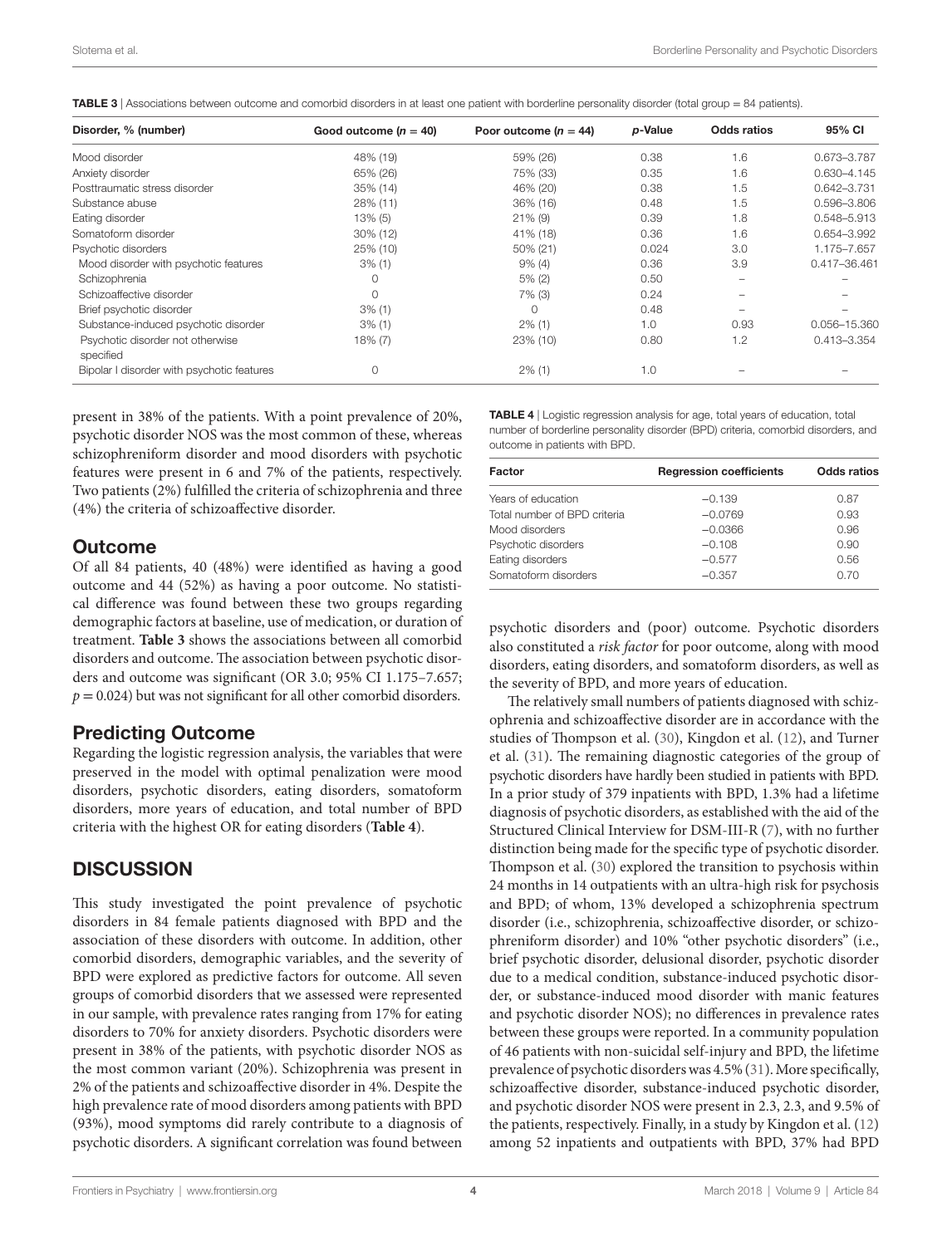as well as schizophrenia; the presence of other types of schizophrenia spectrum disorder was not investigated. "Exploring the presence of BPD in patients with schizophrenia reveals more or less similar prevalence rates, i.e., 2 to 7% [\(32](#page-6-21)[–35\)](#page-6-22)."

The present study is the first to report on the point prevalence of all types of psychotic disorders in conjunction with BPD. Although comorbidity of BPD with other disorders (such as mood, anxiety, and substance abuse disorders) has been assessed before [\(6\)](#page-5-5), our findings indicate that the clinical impact of comorbid psychotic disorders is much more relevant for the outcome of BPD. According to our analysis, this group of disorders is associated with a poor outcome of BPD and is a predictor for poor outcome; however, for this finding, no comparison can be made due to lack of prior studies in this specific area. What is known, however, is that the presence of auditory verbal hallucinations in BPD is associated with a marked increase of suicidal plans and attempts and with more frequent hospitalization ([16\)](#page-6-6). Moreover, it is known that auditory verbal hallucinations in patients with BPD often have a relatively long duration [\(36,](#page-6-23) [37](#page-6-24)) and that their phenomenological characteristics (as well as the distress they evoke) are similar to those in patients diagnosed with schizophrenia [\(12](#page-6-3), [36,](#page-6-23) [38](#page-6-25)).

In addition, we found that mood disorders, eating disorders, and somatoform disorders are predictors for a poor outcome of BPD. This is at odds with prior studies, the majority of which reported that comorbid disorders do not predict the outcome of BPD at all ([19](#page-6-9), [39](#page-6-26)[–42\)](#page-6-27). Incidentally, comorbidity with somatoform disorders was not assessed in these studies.

Thus, our findings for comorbidity with mood and eating disorders as predictors for a poor outcome of BPD are at odds with the majority of studies, whereas no comparison could be made with previous studies on the role of comorbid psychotic disorders and somatoform disorders. This is probably because previous studies did not include patients with more severe and/ or complex personality disorders. Another reason might be that most earlier studies focused on lifetime prevalence rates for comorbid disorders, thereby yielding different results.

We do not think that the levels of comorbidity are the result of the specialized nature of the clinic, as our clinic is specialized in the treatment of personality disorders in general and offers no treatment specifically aimed at patients with BPD and psychotic features.

Our finding that also the severity of BPD is a predictive factor for outcome is in line with others ([39,](#page-6-26) [43](#page-6-28)). Our final finding, that a greater number of years of education is a predictive factor for poor outcome, was based on a rather small difference in years of education between the two groups, i.e., a mean of 11.1 years for the group with a good outcome and 12.2 years for the group with a poor outcome. This finding is difficult to explain, as higher levels of education are generally viewed as predictors for success in life; therefore, replication of this finding is needed.

#### Limitations

The present study has several limitations. First, only female patients with BPD were included in the analysis (since only four men had enrolled in the study); therefore, our findings cannot be generalized to men with BPD. Second, because this study had a cross-sectional design, no causal conclusions can be drawn. Third, the sample size of 84 patients was relatively small and may, therefore, have influenced the power of our study. Fourth, because we were unable to collect individual data on the type/ types of psychotherapy that the patients had received, no distinction could be made regarding the influence of different forms of psychotherapy on outcome. Fifth, the MINI Neuropsychiatric Interview only assesses the presence of auditory and visual hallucinations and not other hallucinations such as tactile, olfactory, or gustatory hallucinations; the prevalence of psychotic disorder NOS might be higher if these hallucinations were included. Sixth, we did not explore the presence of schizotypal personality disorder. Seven percent of the patients with BPD also fulfill the criteria for a comorbid schizotypal personality disorder [\(8\)](#page-5-6), which can also be accompanied by psychotic features. The aim of our study, however, was to explore the presence of psychotic disorders in a sample of patients with BPD as a primary diagnosis. We therefore recommend to direct future research at the additional value of schizotypal personality disorder within a population of patients with BPD and comorbid psychotic features. Finally, we did not assess the *severity* of psychiatric comorbidity, which has been associated with greater or lesser symptom improvement ([39\)](#page-6-26).

In addition, something that might be construed as a limitation (although in our opinion it is not) is the basic premise of our study, i.e., that BPD and psychotic disorders can be diagnosed simultaneously in individual patients, whereas diagnostic guidelines indicate that, in such cases, a diagnosis of psychotic disorders should prevail over BPD. The reason why we do not concur with this approach is that clinical practice indicates that patients can fulfill the diagnostic criteria of both disorders, that both disorders tend to show only few overlapping symptoms, and that both disorders require their own type of psychiatric treatment. That said, we agree that careful diagnosis is of ultimate importance in such cases and that, sometimes, patients may need to be rediagnosed when either of the two disorders is substantially more prominent than the other, or when patients initially diagnosed with BPD go on to develop a major psychotic disorder. Thus, in the present sample, the two patients diagnosed with "comorbid" schizophrenia and the three with schizoaffective disorder, might have to be relabeled at some point in time as suffering from schizophrenia or a related disorder, rather than from BPD. Nevertheless, this does not contradict the finding that, during our study, they *did* fulfill the diagnostic criteria of both disorders, and that the overwhelming majority of patients in our study did *not* fulfill the criteria for a major psychotic disorder.

# Implications for Clinical Practice and Future Research

Our findings imply that more attention should be paid to the presence of psychotic disorders in patients diagnosed with BPD and, if present, efforts should be directed at offering these patients specialized treatment for both disorders since both require different treatments, and outcome depends substantially on the presence or absence of a comorbid psychotic disorders. That said, the inevitable question of what type of treatment should be offered is not an easy one to answer, since little is known about the treatment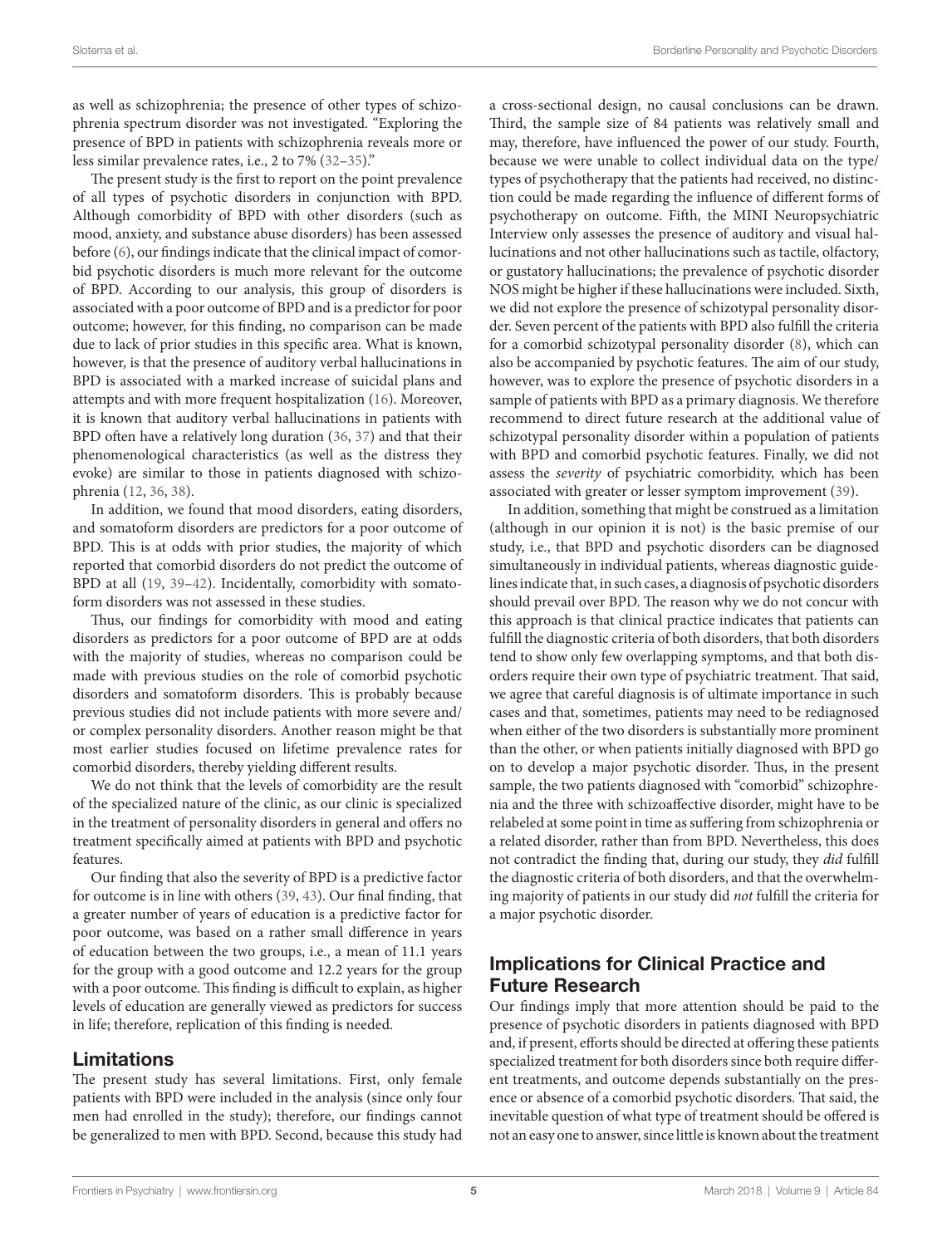of psychosis in patients with BPD. In clinical practice, only a minority of BPD patients receive treatment specifically aimed at their psychotic symptoms. This is reflected in our own patient sample, in which only half of those with a comorbid psychotic disorders were treated with antipsychotics. As an alternative, inspiration might be derived from the field of psychotic disorders, where many evidence-based interventions have been developed, including antipsychotics, cognitive-behavioral therapy, and transcranial magnetic stimulation ([44](#page-6-29), [45\)](#page-6-30); of these three, only the effects of antipsychotics have been studied in patients with BPD *and* cognitive-perceptual symptoms, such as suspiciousness, referential thinking, paranoid ideation, derealization, depersonalization, illusions, and related perceptual symptoms ([46\)](#page-6-31). Three meta-analyses have shown small to moderate effect sizes of this approach [\(46](#page-6-31)[–48](#page-6-32)). The reason why effect sizes were not larger might be due to the tendency of clinicians to prescribe relatively low doses of antipsychotics for patients with BPD. In the studies mentioned, the effects of antipsychotics on the severity of specific psychotic symptoms were not assessed. Taken cumulatively, these results indicate that there is a need for further studies on the efficacy of antipsychotics and other interventions for psychotic symptoms and disorders in patients with BPD, preferentially of a design that makes it possible to take the severity of symptoms into account. Regarding psychotherapeutic treatment for BPD with comorbid depression, a number of studies has shown mixed results [\(49](#page-6-33)[–51](#page-7-0)), whereas a combined treatment for BPD and eating disorders yielded positive results [\(52](#page-7-1), 53). So far, it is unknown whether other comorbid disorders improve during treatment of BPD, with or without adjuvant strategies specifically directed at them. Therefore, future studies should focus on these types of treatment in BPD with comorbid disorders.

## **CONCLUSION**

In our sample, psychotic disorders, especially of the subtype of psychotic disorder NOS, affected 38% of the patients diagnosed with BPD. The presence of such comorbid disorders is associated with a poor outcome and even serves as a predictive factor for poor outcome, along with current mood, eating disorders, and somatoform disorders, the severity of BPD, and more years of education. These findings imply that more attention should be

## **REFERENCES**

- <span id="page-5-0"></span>1. American Psychiatric Association. *Diagnostic and Statistical Manual of Mental Disorders, Fourth Edition, Text Revision*. Washington, DC: American Psychiatric Association (2000).
- <span id="page-5-3"></span>2. Skodol AE, Gunderson JG, McGlashan TH, Dyck IR, Stout RL, Bender DS, et al. Functional impairment in patients with schizotypal, borderline, avoidant, or obsessive-compulsive personality disorder. *Am J Psychiatry* (2002) 159:276–83. doi:[10.1176/appi.ajp.159.2.276](https://doi.org/10.1176/appi.ajp.159.2.276)
- <span id="page-5-1"></span>3. Skodol AE, Gunderson JG, Pfohl B, Widiger TA, Livesley WJ, Siever LJ. The borderline diagnosis: psychopathology, comorbidity, and personality structure. *Biol Psychiatry* (2002) 51:936–50. doi:[10.1016/S0006-3223\(02\)](https://doi.org/10.1016/S0006-3223(02)
01324-0) [01324-0](https://doi.org/10.1016/S0006-3223(02)
01324-0)
- <span id="page-5-2"></span>4. American Psychiatric Association. *Diagnostic and Statistical Manual of Mental Disorders, Fifth Edition*. Washington, DC: American Psychiatric Association (2013).

paid to the treatment of psychotic disorders and other comorbid disorders in patients with BPD.

# ETHICS STATEMENT

The Stichting Medisch-Ethische Toetsingscommissie Instellingen Geestelijke Gezondheidszorg approved the protocol of this study, study number 6237, CCMO registration number NL1371209706, conform the Guidelines of Helsinki. The procedure was as follows, all documents were presented to this board, during a meeting all documents were discussed, and questions were formulated for the researchers. After the researchers had answered the questions, approval was given to conduct this study.

# AUTHOR CONTRIBUTIONS

CS and MN contributed to the conception and design of the work and to the acquisition, analysis, and interpretation of data for the work, drafted and revised the work, gave final approval for the final version to be published, and agreed to be accountable for all aspects of the work in ensuring that questions related to the accuracy or integrity of any part of the work are appropriately investigated and resolved. JB and IS contributed to the conception and design of the work and to the analysis and interpretation of data for the work, revised the work, gave final approval for the final version to be published, and agreed to be accountable for all aspects of the work in ensuring that questions related to the accuracy or integrity of any part of the work are appropriately investigated and resolved. MD contributed to the analysis and interpretation of data for the work, revised the work, gave final approval for the final version to be published, and agreed to be accountable for all aspects of the work in ensuring that questions related to the accuracy or integrity of any part of the work are appropriately investigated and resolved.

# FUNDING

This study was supported by NWO ZonMW (Dutch Organisation for Scientific Research—Dutch Organisation for Health Research and Development, grant number 100002033) and Stichting tot Steun (Foundation for Support, grant number 3125).

- <span id="page-5-4"></span>5. Soeteman DI, Hakkaart-van Roijen L, Verheul R, Busschbach JJ. The economic burden of personality disorders in mental health care. *J Clin Psychiatry* (2008) 69:259–65. doi:[10.4088/JCP.v69n0212](https://doi.org/10.4088/JCP.v69n0212)
- <span id="page-5-5"></span>6. Grant BF, Chou SP, Goldstein RB, Huang B, Stinson FS, Saha TD, et al. Prevalence, correlates, disability, and comorbidity of DSM-IV borderline personality disorder: results from the Wave 2 National Epidemiologic Survey on Alcohol and Related Conditions. *J Clin Psychiatry* (2008) 69:533–45. doi:[10.4088/JCP.v69n0404](https://doi.org/10.4088/JCP.v69n0404)
- <span id="page-5-8"></span>7. Zanarini MC, Frankenburg FR, Dubo ED, Sickel AE, Trikha A, Levin A, et al. Axis I comorbidity of borderline personality disorder. *Am J Psychiatry* (1998) 155:1733–9. doi[:10.1176/ajp.155.12.1733](https://doi.org/10.1176/ajp.155.12.1733)
- <span id="page-5-6"></span>8. Zanarini MC, Frankenburg FR, Dubo ED, Sickel AE, Trikha A, Levin A, et al. Axis II comorbidity of borderline personality disorder. *Compr Psychiatry* (1998) 39:296–302. doi:[10.1016/S0010-440X\(98\)90038-4](https://doi.org/10.1016/S0010-440X(98)90038-4)
- <span id="page-5-7"></span>9. World Health Organization. *International Classification of Diseases and Related Health Problems, Tenth Revised Edition*. Geneva: World Health Organization (2008).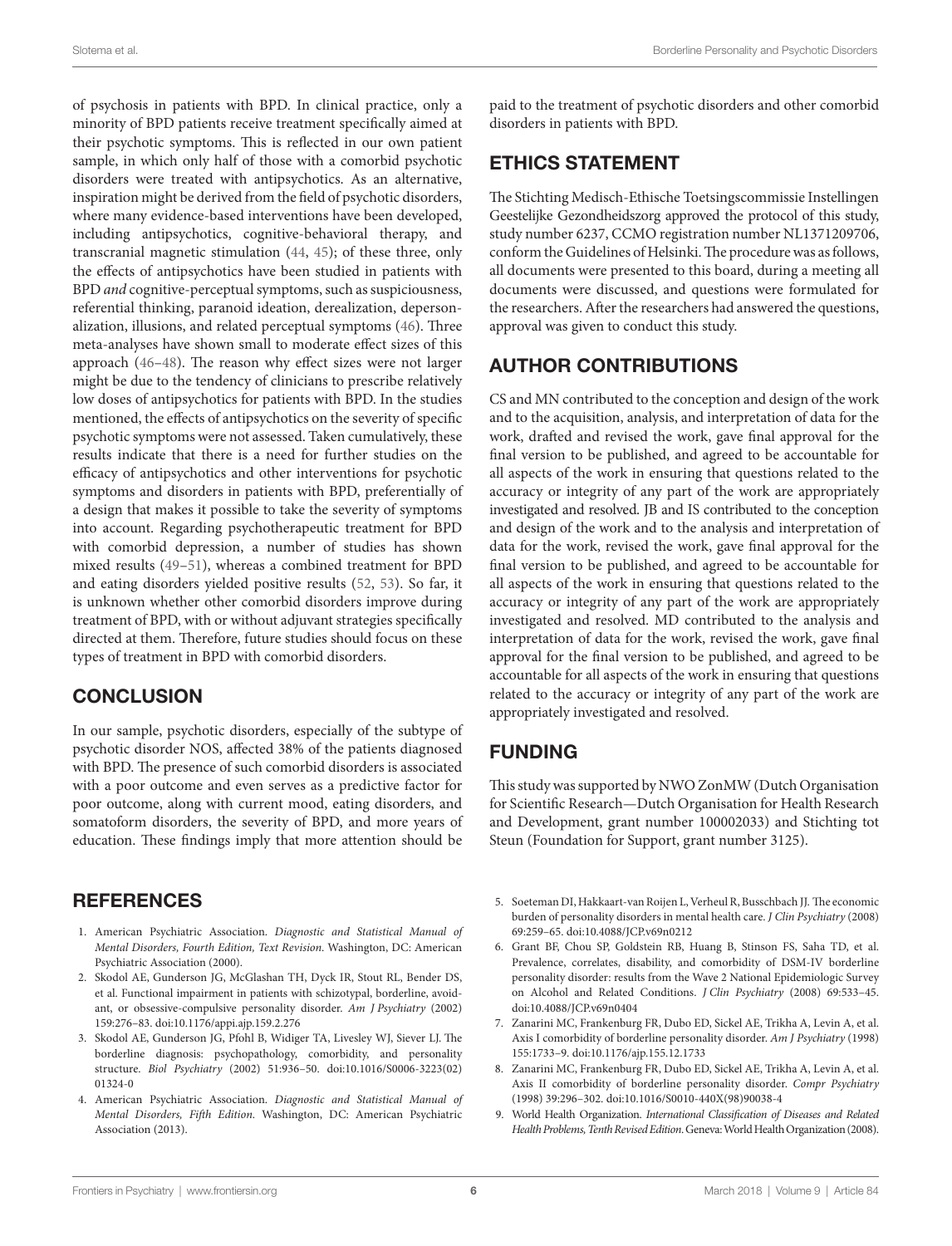- <span id="page-6-0"></span>10. Schroeder K, Fisher HL, Schäfer I. Psychotic symptoms in patients with borderline personality disorder: prevalence and clinical management. *Curr Opin Psychiatry* (2013) 26:113–9. doi[:10.1097/YCO.0b013e32835a2ae7](https://doi.org/10.1097/YCO.0b013e32835a2ae7)
- <span id="page-6-1"></span>11. Chopra HD, Beatson JA. Psychotic symptoms in borderline personality disorder. *Am J Psychiatry* (1986) 143:1605–7. doi[:10.1176/ajp.143.12.1605](https://doi.org/10.1176/ajp.143.12.1605)
- <span id="page-6-3"></span>12. Kingdon DG, Ashcroft K, Bhandari B, Gleeson S, Warikoo N, Symons M, et al. Schizophrenia and borderline personality disorder: similarities and differences in the experience of auditory hallucinations, paranoia, and childhood trauma. *J Nerv Ment Dis* (2010) 198:399–403. doi:[10.1097/](https://doi.org/10.1097/NMD.0b013e3181e08c27) [NMD.0b013e3181e08c27](https://doi.org/10.1097/NMD.0b013e3181e08c27)
- <span id="page-6-4"></span>13. Links PS, Steiner M, Mitton J. Characteristics of psychosis in borderline personality disorder. *Psychopathology* (1989) 22:188–93. doi:[10.1159/000284595](https://doi.org/10.1159/000284595)
- <span id="page-6-2"></span>14. Niemantsverdriet MBA, Slotema CW, Blom JD, Franken IH, Hoek HW, Sommer IEC, et al. Hallucinations in borderline personality disorder: prevalence, characteristics and associations with comorbid symptoms and disorders. *Sci Rep* (2017) 7:13920. doi:[10.1038/s41598-017-13108-6](https://doi.org/10.1038/s41598-017-13108-6)
- <span id="page-6-5"></span>15. Pearse LJ, Dibben C, Ziauddeen H, Denman C, McKenna PJ. A study of psychotic symptoms in borderline personality disorder. *J Nerv Ment Dis* (2014) 202:368–71. doi:[10.1097/NMD.0000000000000132](https://doi.org/10.1097/NMD.0000000000000132)
- <span id="page-6-6"></span>16. Slotema CW, Niemantsverdriet MB, Blom JD, van der Gaag M, Hoek HW, Sommer IE. Suicidality and hospitalisation in patients with borderline personality disorder who experience auditory verbal hallucinations. *Eur Psychiatry* (2017) 41:47–52. doi:[10.1016/j.eurpsy.2016.10.003](https://doi.org/10.1016/j.eurpsy.2016.10.003)
- <span id="page-6-7"></span>17. Skodol AE, Gunderson JG, Shea MT, McGlashan TH, Morey LC, Sanislow CA, et al. The Collaborative Longitudinal Personality Disorders Study (CLPS): overview and implications. *J Pers Disord* (2005) 19:487–504. doi[:10.1521/](https://doi.org/10.1521/pedi.2005.19.5.487) [pedi.2005.19.5.487](https://doi.org/10.1521/pedi.2005.19.5.487)
- <span id="page-6-8"></span>18. Zanarini MC, Frankenburg FR, Hennen J, Reich DB, Silk KR. Prediction of 10-year course of borderline personality disorder. *Am J Psychiatry* (2006) 163:827–32. doi:[10.1176/ajp.2006.163.5.827](https://doi.org/10.1176/ajp.2006.163.5.827)
- <span id="page-6-9"></span>19. Gunderson JG, Daversa MT, Grilo CM, McGlashan TH, Zanarini MC, Shea MT, et al. Predictors of 2-year outcome for patients with borderline personality disorder. *Am J Psychiatry* (2006) 163:822–6. doi:[10.1176/ajp.2006.163.5.822](https://doi.org/10.1176/ajp.2006.163.5.822)
- 20. Zanarini MC, Frankenburg FR, Hennen J, Reich DB, Silk KR. Axis I comorbidity in patients with borderline personality disorder: six-year follow-up and prediction of time to remission. *Am J Psychiatry* (2004) 161:2108–14. doi:[10.1176/appi.ajp.161.11.2108](https://doi.org/10.1176/appi.ajp.161.11.2108)
- <span id="page-6-10"></span>21. Zanarini MC, Frankenburg FR, Vujanovic AA, Hennen J, Reich SB, Silk KR. Axis II comorbidity in patients with borderline personality disorder: description of six-year course and prediction of time to remission. *Acta Psychiatr Scand* (2004) 110:416–20. doi[:10.1111/j.1600-0447.2004.00362.x](https://doi.org/10.1111/j.1600-0447.2004.00362.x)
- <span id="page-6-11"></span>22. First MV, Gibbon M, Spitzer RL, Williams JBW, Benjamin LS. *User's Guide for the Structured Clinical Interview for DSM-IV Axis II Personality Disorders*. Washington, DC: American Psychiatric Press (1997).
- <span id="page-6-12"></span>23. Sheehan DV, Lecrubier Y, Harnett Sheehan K, Amorim P, Janavs J, Weiller E, et al. The Mini-International Neuropsychiatric Interview (M.I.N.I.): the development and validation of a structured diagnostic psychiatric interview for DSM-IV and ICD-10. *J Clin Psychiatry* (1998) 59(Suppl 20):22–33.
- <span id="page-6-13"></span>24. Benjamini Y, Hochberg Y. Controlling the false discovery rate: a practical and powerful approach to multiple testing. *J R Stat Soc Ser B Stat Methodol* (1995) 57:289–300.
- <span id="page-6-14"></span>25. Zou H, Hastie T. Regularization and variable selection via the elastic net. *J R Stat Soc Series B Stat Methodol* (2005) 67:301–20. doi:[10.1111/j.1467-](https://doi.org/10.1111/j.1467-
9868.2005.00527.x) [9868.2005.00527.x](https://doi.org/10.1111/j.1467-
9868.2005.00527.x)
- <span id="page-6-15"></span>26. Friedman J, Hastie T, Tibshirani R. Regularization paths for generalized linear models via coordinate descent. *J Stat Softw* (2010) 33:1–22. doi:[10.18637/jss.](https://doi.org/10.18637/jss.v033.i01) [v033.i01](https://doi.org/10.18637/jss.v033.i01)
- <span id="page-6-16"></span>27. R Core Team. *R: A Language and Environment for Statistical Computing*. Vienna, Austria: R Foundation for Statistical Computing (2016).
- <span id="page-6-17"></span>28. Hastie T, Tibshirani R, Friedman J. *The Elements of Statistical Learning: Data Mining, Inference and Prediction*. 2nd ed. NY, USA: Springer Verlag (2009). p. 662–4.
- <span id="page-6-18"></span>29. Breiman L, Friedman J, Olshen R, Stone C. *Classification and Regression Trees*. NY, USA: Wadsworth (1984).
- <span id="page-6-19"></span>30. Thompson A, Nelson B, Bechdolf A, Chanen AM, Domingues I, McDougall E, et al. Borderline personality features and development of psychosis in an 'ultra high risk' (UHR) population: a case control study. *Early Interv Psychiatry* (2012) 6:247–55. doi:[10.1111/j.1751-7893.2012.00365.x](https://doi.org/10.1111/j.1751-7893.2012.00365.x)
- <span id="page-6-20"></span>31. Turner BJ, Dixon-Gordon KL, Austin SB, Rodriguez MA, Rosenthal MZ, Chapman AL. Non-suicidal self-injury with and without borderline personality disorder: differences in self-injury and diagnostic comorbidity. *Psychiatry Res* (2015) 230:28–35. doi:[10.1016/j.psychres.2015.07.058](https://doi.org/10.1016/j.psychres.2015.07.058)
- <span id="page-6-21"></span>32. Wei YY, Zhang TH, Chow A, Tang YY, Xu L, Dai YF, et al. Co-morbidity of personality disorder in schizophrenia among psychiatric outpatients in China: data from epidemiologic survey in a clinical population. *BMC Psychiatry* (2016) 16:224. doi:[10.1186/s12888-016-0920-8](https://doi.org/10.1186/s12888-016-0920-8)
- 33. Solano JJR, De Chavez MG. Premorbid personality disorders in schizophrenia. *Schizophr Res* (2000) 44:137–44. doi[:10.1016/S0920-9964\(99\)00203-0](https://doi.org/10.1016/S0920-9964(99)00203-0)
- 34. Keshavan MS, Duggal HS, Veeragandham G, McLaughlin NM, Montrose DM, Haas GL, et al. Personality dimensions in first-episode psychoses. *Am J Psychiatry* (2005) 162:102–9. doi[:10.1176/appi.ajp.162.1.102](https://doi.org/10.1176/appi.ajp.162.1.102)
- <span id="page-6-22"></span>35. Hogg B, Jackson HJ, Rudd RP, Edwards J. Diagnosing personality disorders in recent-onset schizophrenia. *J Nerv Ment Dis* (1990) 178:194–9. doi:[10.1097/00005053-199003000-00007](https://doi.org/10.1097/00005053-199003000-00007)
- <span id="page-6-23"></span>36. Slotema CW, Daalman K, Blom JD, Diederen KM, Hoek HW, Sommer IEC. Auditory verbal hallucinations in patients with borderline personality disorder are similar to those in schizophrenia. *Psychol Med* (2012) 42:1873–8. doi:[10.1017/S0033291712000165](https://doi.org/10.1017/S0033291712000165)
- <span id="page-6-24"></span>37. Yee L, Korner AJ, McSwiggan S, Meares RA, Stevenson J. Persistent hallucinosis in borderline personality disorders. *Compr Psychiatry* (2005) 46:147–54. doi:[10.1016/j.comppsych.2004.07.032](https://doi.org/10.1016/j.comppsych.2004.07.032)
- <span id="page-6-25"></span>38. Tschoeke S, Steinert T, Flammer E, Uhlmann C. Similarities and differences in borderline personality disorder and schizophrenia with voice hearing. *J Nerv Ment Dis* (2014) 202:544–9. doi:[10.1097/NMD.0000000000000159](https://doi.org/10.1097/NMD.0000000000000159)
- <span id="page-6-26"></span>39. Barnicot K, Katsakou C, Bhatti N, Savill M, Fearns N, Priebe S. Factors predicting the outcome of psychotherapy for borderline personality disorder: a systematic review. *Clin Psychol Rev* (2012) 32:400–12. doi:[10.1016/j.](https://doi.org/10.1016/j.cpr.2012.04.004) [cpr.2012.04.004](https://doi.org/10.1016/j.cpr.2012.04.004)
- 40. Bateman A, Fonagy P. Effectiveness of partial hospitalization in the treatment of borderline personality disorder: a randomized controlled trial. *Am J Psychiatry* (1999) 156:1563–9. doi:[10.1176/ajp.156.10.1563](https://doi.org/10.1176/ajp.156.10.1563)
- 41. Barnicot K, Priebe S. Post-traumatic stress disorder and the outcome of dialectical behaviour therapy for borderline personality disorder. *Personal Ment Health* (2013) 7:181–90. doi:[10.1002/pmh.1227](https://doi.org/10.1002/pmh.1227)
- <span id="page-6-27"></span>42. Black DW, Allen J, St John D, Pfohl B, McCormick B, Blum N. Predictors of response to systems training for emotional predictability and problem solving (STEPPS) for borderline personality disorder: an exploratory study. *Acta Psychiatr Scand* (2009) 120:53–61. doi[:10.1111/j.1600-0447.2008.01340.x](https://doi.org/10.1111/j.1600-0447.2008.01340.x)
- <span id="page-6-28"></span>43. Arntz A, Stupar-Rutenfrans S, Bloo J, van Dyck R, Spinhoven P. Prediction of treatment discontinuation and recovery from borderline personality disorder: results from an RCT comparing schema therapy and transference focused psychotherapy. *Behav Res Ther* (2015) 74:60–71. doi:[10.1016/j.brat.2015.](https://doi.org/10.1016/j.brat.2015.
09.002) [09.002](https://doi.org/10.1016/j.brat.2015.
09.002)
- <span id="page-6-29"></span>44. Sommer IEC, Slotema CW, Daskalakis ZJ, Derks EM, Blom JD, van der Gaag M. The treatment of hallucinations in schizophrenia spectrum disorders. *Schizophr Bull* (2012) 38:704–14. doi[:10.1093/schbul/sbs034](https://doi.org/10.1093/schbul/sbs034)
- <span id="page-6-30"></span>45. Slotema CW, Blom JD, Hoek HW, Sommer IEC. Should we expand the toolbox of psychiatric treatment methods to include repetitive transcranial magnetic stimulation (rTMS)? A meta-analysis of the efficacy of rTMS in psychiatric disorders. *J Clin Psychiatry* (2010) 71:873–84. doi:[10.4088/JCP.08m04872gre](https://doi.org/10.4088/JCP.08m04872gre)
- <span id="page-6-31"></span>46. Ingenhoven T, Lafay P, Rinne T, Passchier J, Duivenvoorden H. Effectiveness of pharmacotherapy for severe personality disorders: meta-analyses of randomized controlled trials. *J Clin Psychiatry* (2010) 71:14–25. doi[:10.4088/](https://doi.org/10.4088/JCP.08r04526gre) [JCP.08r04526gre](https://doi.org/10.4088/JCP.08r04526gre)
- 47. Ingenhoven TJ, Duivenvoorden HJ. Differential effectiveness of antipsychotics in borderline personality disorder: meta-analyses of placebo-controlled, randomized clinical trials on symptomatic outcome domains. *J Clin Psychopharmacol* (2011) 31:489–96. doi:[10.1097/JCP.0b013e3182217a69](https://doi.org/10.1097/JCP.0b013e3182217a69)
- <span id="page-6-32"></span>48. Lieb K, Völlm B, Rücker G, Timmer A, Stoffers JM. Pharmacotherapy for borderline personality disorder: cochrane systematic review of randomised trials. *Br J Psychiatry* (2010) 196:4–12. doi:[10.1192/bjp.bp.108.062984](https://doi.org/10.1192/bjp.bp.108.062984)
- <span id="page-6-33"></span>49. Blum N, St John D, Pfohl B, Stuart S, McCormick B, Allen J, et al. Systems training for emotional predictability and problem solving (STEPPS) for outpatients with borderline personality disorder: a randomized controlled trial and 1-year follow-up. *Am J Psychiatry* (2008) 165:468–78. doi[:10.1176/](https://doi.org/10.1176/appi.ajp.2007.07071079) [appi.ajp.2007.07071079](https://doi.org/10.1176/appi.ajp.2007.07071079)